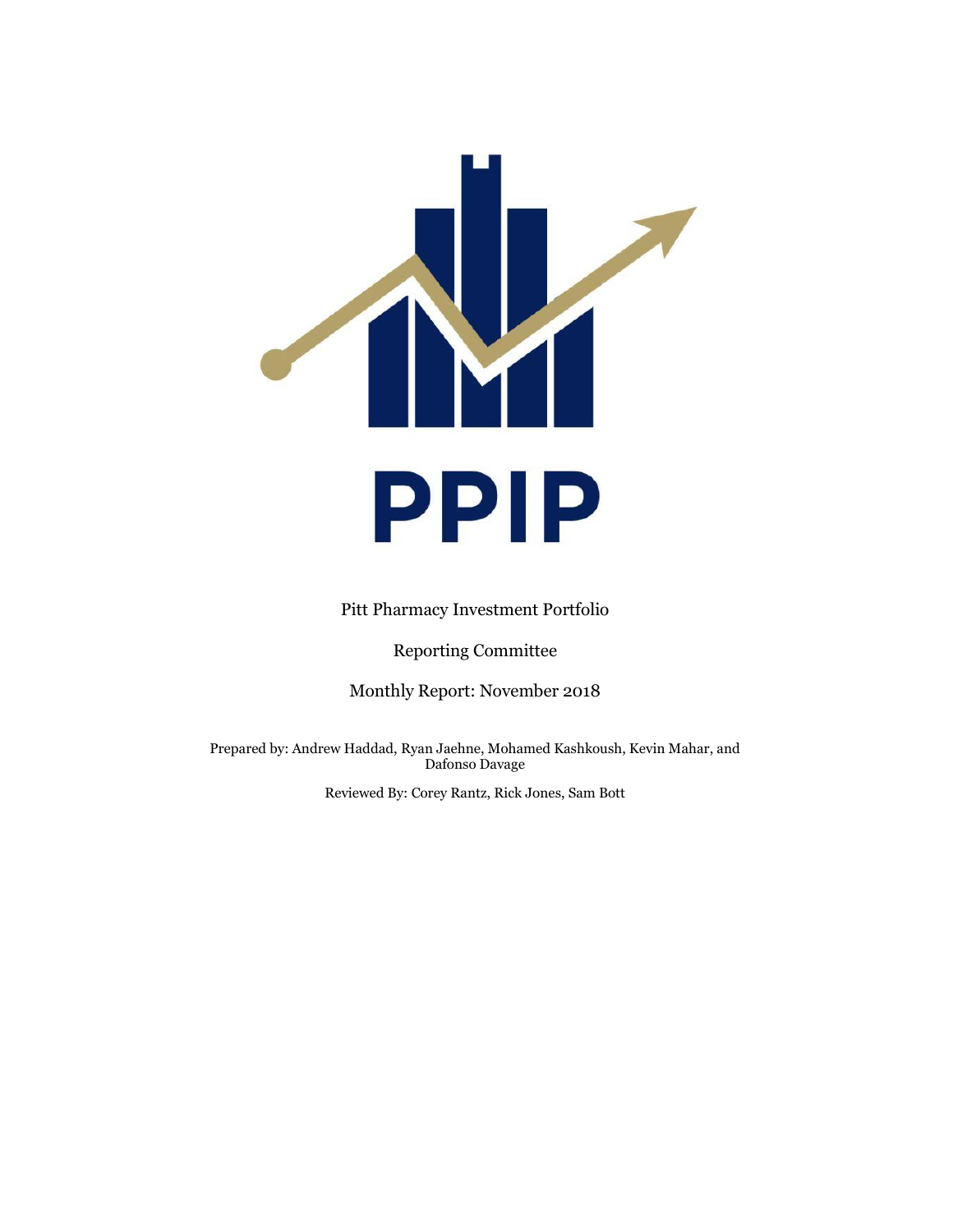## **September Market Comparison**

From the initial investment date through September 30<sup>th</sup>, the PPIP achieved an overall 11.37% gain. During this same period, the S&P 500 Healthcare Index (SPXHC) increased in value by 15.37%. In the context of the initial \$50,000 investment, the PPIP has achieved a value of \$55,685 as of September 30th while investing in the comparator SPXHC would have yielded \$57,685. Therefore, the SPXHC index has outperformed the PPIP by 3.59% during the period of  $4/22/18 - 9/30/18$ .



From the period of September 1<sup>st</sup> through September 30<sup>th</sup>, the PPIP achieved an overall 1.63% gain. During this same period, the SPXHC increased in value by 3.35%. In the context of a hypothetical initial \$50,000 investment, the PPIP would have achieved a value of \$50,815 during September while investing in the comparator SPXHC would have yielded \$51,675. Therefore, the SPXHC index has outperformed the PPIP by 1.69% during the period of  $9/1/18$  – 9/30/18.



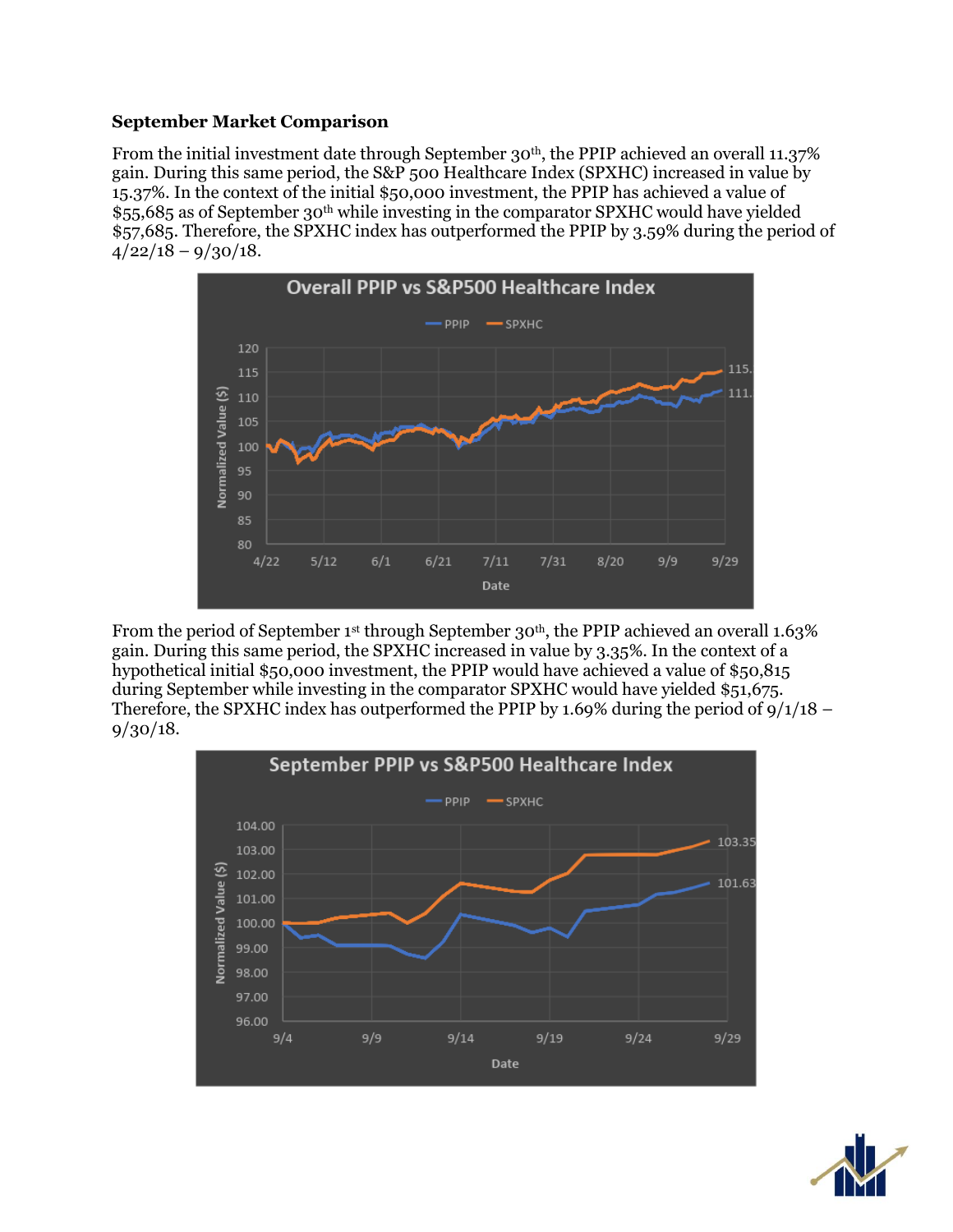Similarities in the PPIP and SPXHC trend behavior suggest that both are subject to similar market-wide forces dictating values, and that neither is being affected significantly by the performance of any company-specific covariates.

## *Top Performers*

For the month of September 2018, our portfolio's top 3 earners (by % gain) were Abbott Laboratories (ABT), Agios Pharmaceuticals (AGIO), and Concert Pharmaceuticals (CNCE).

# *Abbott Laboratories (ABT)- 6.242%*

To start the month of September strong, Abbott announced that Aetna, a leading healthcare company in the US, will begin to cover Abbott's dorsal root ganglion (DRG) neurostimulation pain therapy. This coverage by Aetna will enable over 22 million medical plan members to access Abbott's chronic pain therapy, an obvious benefit for Abbott. The DRG therapy is particularly favorable due to the initiative to steer patients away from opioid-based treatments and direct them to non-opioid alternatives for pain management. This DRG therapy works by blocking/disrupting pain signals transmitted by the dorsal root ganglion, which is a nerve-filled structure located along the spinal cord that transmits sensory information to the CNS. In over a dozen clinical studies, Abbott's therapy has proven to provide superior pain relief to chronic pain patients who have not had success with other forms of pain therapy.

## *Agios Pharmaceuticals (AGIO)- 4.84%*

*September was a busy month for Agios, starting with the naming of their new CEO, Jacqualyn Fouse, on September 4th*. Fouse came from Celgene Corp., where she was president and CEO. Agios' previous CEO, David Schenkein, has been in the position since 2009 and grew the company to where it is today. He is transitioning to the role of executive chairman and will sit on the boards Science and Technology Committee. Fouse is familiar with Agios, serving on the board since December 2017. She stated that she plans to expand markets outside of the US and focus on Agios' existing drug candidates in development. Agios continues to integrate its newly approved (July 2018) leukemia drug Tibsovo into the market with a plan of issuing a regulatory filing for the drug in the EU later this year.

## *Concert Pharmaceuticals (CNCE)- 9.763%*

*One reason Concert Pharmaceuticals* stock has been popular among investors is the company's above average return on equity (ROE) in their respective industry. This figure is even more impressive when considering Concert has no net debt, which can skew the value of a company's ROE. During September, the company announced they will be conducting another study involving a higher dose for their alopecia areata therapy CTP-543. The drug candidate is currently in Phase 2a of clinical trials and believes adding the study of a higher dosage will enable researchers to determine an appropriate dose for the drug in late stage clinical developments. This drug candidate is substantial due to the fact that there are currently no drugs approved by the FDA for the treatment of alopecia areata. **Weakest Performers**

## *AbbVie* (ABBV) -5.51%

Despite following up an impressively strong month with a myriad of promising news, AbbVie's legal trouble bleeds into the market, inciting heavy losses to end September. On August  $22<sup>nd</sup>$ , AbbVie exercised its option and license agreement with Argenx to assume worldwide development and marketing privileges for ARGX-115, a glycoprotein A repetitions predominant (GARP) target and TGF-β regulator, currently in preclinical development. This partnership originates from the inception of the agreement in April 2016. Currently, Eli Lilly's galunisertib, in Phase II/III development, is the competitor in TGF-β inhibition. This news came on the same